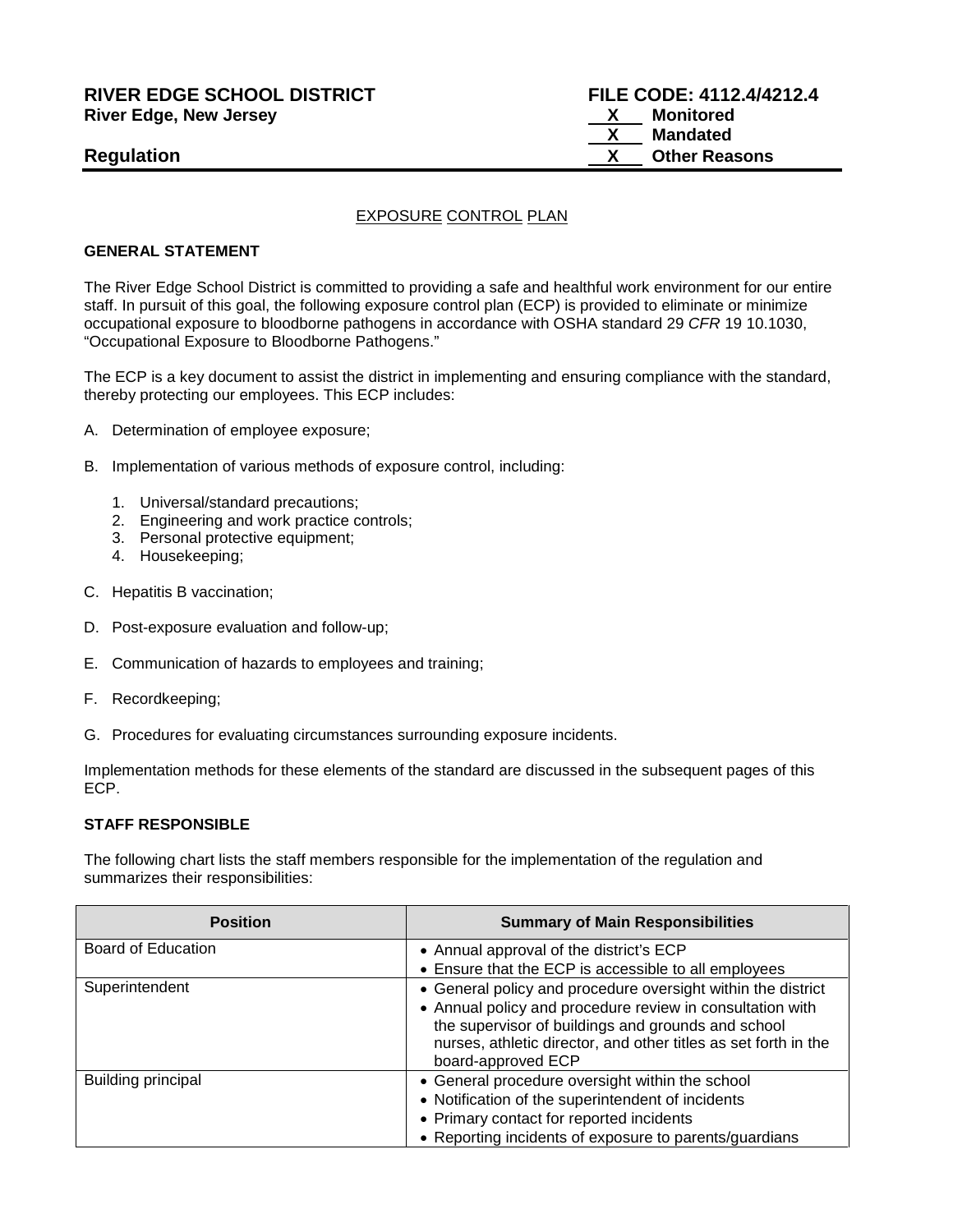|                                                                                            | • Request for release of information from parents/guardians<br>• Incident documentation and government forms<br>Annual policy and procedure review                                                                                                                                                                                                                                                                                                                           |
|--------------------------------------------------------------------------------------------|------------------------------------------------------------------------------------------------------------------------------------------------------------------------------------------------------------------------------------------------------------------------------------------------------------------------------------------------------------------------------------------------------------------------------------------------------------------------------|
| Supervisor of Building and Grounds<br><b>Exposure Control Coordinator for the district</b> | Coordinate purchasing disinfecting products and safety<br>equipment and stocking facilities<br>• Train and supervise maintenance staff in exposure control<br>procedures related to facilities maintenance and cleaning<br>• Annual policy and procedure review                                                                                                                                                                                                              |
| <b>School Nurse</b><br><b>Exposure Control Officer in the School</b>                       | Primary contact for reported incidents<br>Oversight of the student's physical wellbeing<br>Training staff on exposure control procedures<br>$\bullet$<br>Oversight of procedures for reported incidents<br>• Oversight of hazardous waste<br>Documenting incidents<br>Maintains all documentation related to incidents<br>• Post-Exposure management<br>• Documentation of annual consideration of new technology<br>designed to eliminate or minimize occupational exposure |
| Teaching and support staff                                                                 | • Incident reporting<br>Incident documentation<br>Student supervision                                                                                                                                                                                                                                                                                                                                                                                                        |
| Maintenance staff                                                                          | • Facility cleaning consistent with exposure control<br>procedures for handling, disinfecting and waste disposal                                                                                                                                                                                                                                                                                                                                                             |
| Athletic Director and athletic staff (volunteers<br>if applicable)                         | • Incident reporting<br>Incident documentation<br>• Student supervision                                                                                                                                                                                                                                                                                                                                                                                                      |

# **DEFINITIONS**

"Standard" or "universal precautions" as defined by the Centers for Disease Control (CDC) are a set of precautions designed to prevent transmission of HIV, Hepatitis B virus (HBV), and other bloodborne pathogens when providing first aid or health care. Under standard precautions, blood and certain body fluids of all patients are considered potentially infectious for HIV, HBV and other bloodborne pathogens.

Standard precautions include:

- A. Every person should be treated as though they have an infectious disease;
- B. Protective barriers;
- C. Proper hand washing;
- D. Appropriate disposal of hazardous waste;
- E. Proper cleaning of contaminated areas.

"Bloodborne pathogens" means pathogenic microorganisms that are present in human blood and can cause disease in humans. These pathogens include, but are not limited to, hepatitis B virus (HBV) and human immunodeficiency virus (HIV).

- A. Body fluids that carry bloodborne pathogens:
	- 1. Blood
	- 2. Semen and vaginal secretions
	- 3. Cerebrospinal fluid
	- 4. Pleural fluid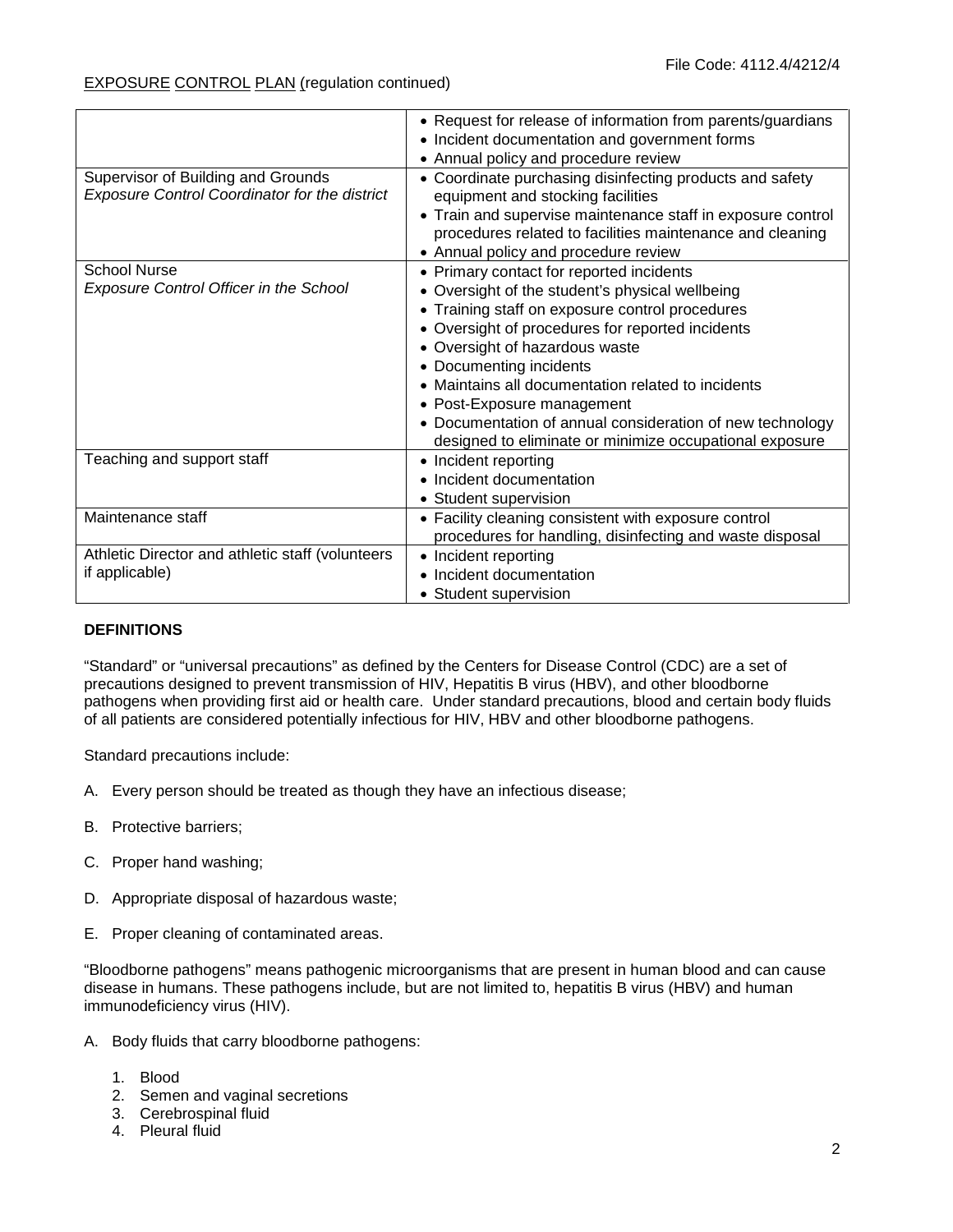- 5. Peritoneal fluid
- 6. Pericardial fluid
- 7. Amniotic fluid

B. Body fluids that do not **NORMALLY** carry bloodborne pathogens (Note – blood may sporadically appear in such fluids, in which case precautions should be taken):

- 1. Feces
- 2. Nasal secretions
- 3. Sputum
- 4. Sweat
- 5. Tears
- 6. Urine
- 7. Vomitus

"Exposure Incident" means a specific eye, mouth, other mucous membrane, non-intact skin, or parenteral contact with blood or other potentially infectious materials that results from the performance of an employee's duties.

"Parenteral" means piercing mucous membranes or the skin barrier through such events as needlesticks, human bites, cuts, and abrasions.

# **PROCEDURES**

#### Policy and Procedure Oversight

The superintendent in consultation with titles and positions listed in the ECP, shall annually review and revise as necessary the district and school exposure control policies and procedures and transmit to the board of education for approval.

#### Program Administration

- A. The superintendent shall have primary responsibility for implementation of the ECP. and will maintain, review, and update the ECP at least annually, and whenever necessary to include new or modified tasks and procedures.
- B. Those employees who are determined to have occupational exposure to blood or other potentially infectious materials (OPIM) must comply with the procedures and work practices outlined in this ECP.
- C. The supervisor of buildings and grounds will provide and maintain all necessary personal protective equipment (PPE), engineering controls (e.g., sharps containers), labels, and red bags as required by the standard and will ensure that adequate supplies of the aforementioned equipment are available in the appropriate sizes.
- D. The school nurse will be responsible for ensuring that all medical actions required by the standard are performed and that appropriate employee health and OSHA records are maintained.
- E. The supervisor of buildings and grounds will be responsible for training, documentation of training, and making the written ECP available to employees, OSHA, and NIOSH representatives.

#### Employee Exposure Determination

The following is a list of all job titles in the district that potentially have occupational exposure:

| <b>Job Title</b> | Department/Location                          |
|------------------|----------------------------------------------|
| School nurses    | Cherry Hill, Roosevelt and New Bridge Center |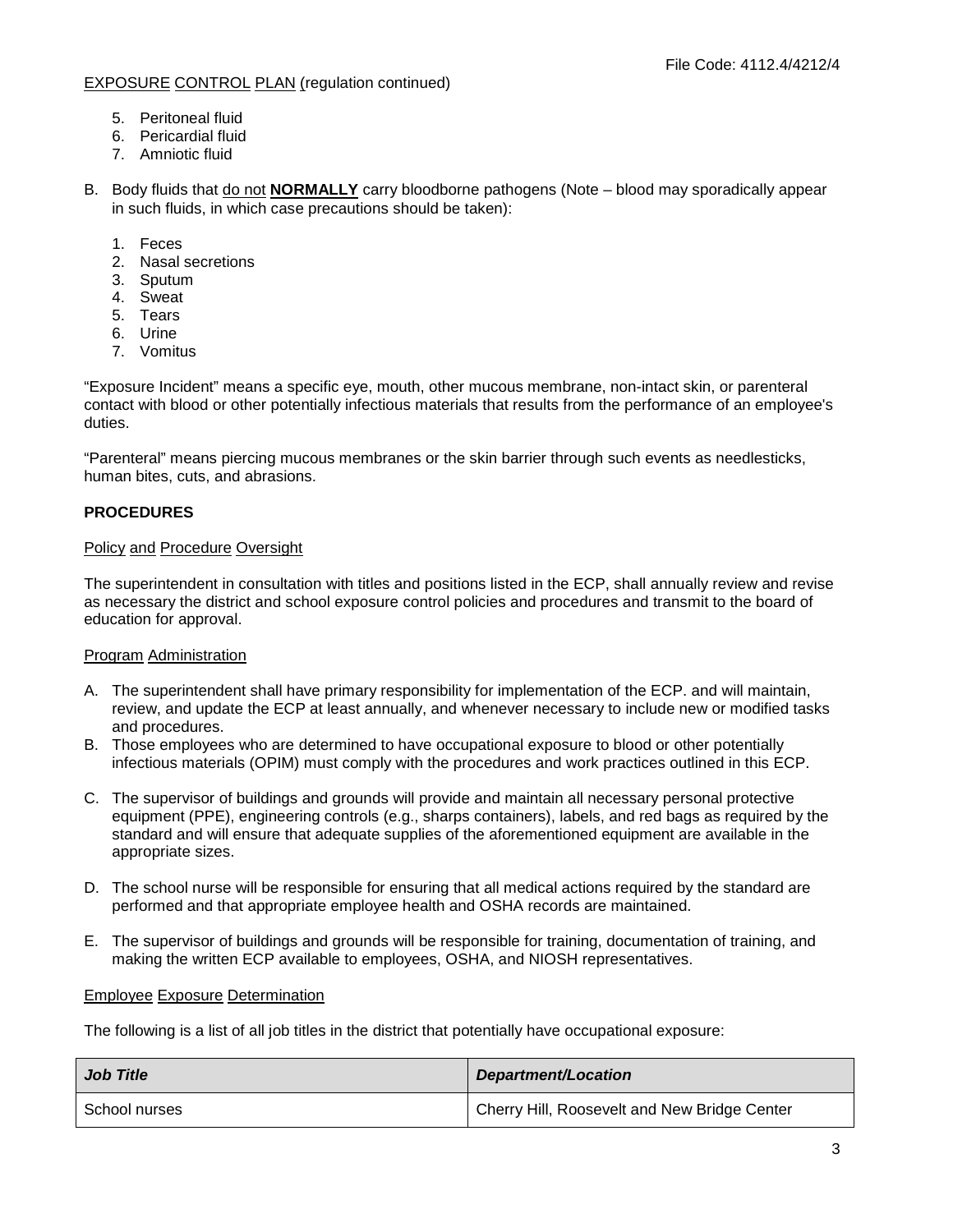| Preschool and elementary school teachers | Cherry Hill, Roosevelt and New Bridge Center |
|------------------------------------------|----------------------------------------------|
| Maintenance staff                        | <b>Cherry Hill and Roosevelt</b>             |
| Gymnasium Teachers and athletic coaches  | <b>Cherry Hill and Roosevelt</b>             |
|                                          |                                              |
|                                          |                                              |

NOTE: Part-time, temporary, contract and per diem employees are covered by the bloodborne pathogens standard.

# Methods of Implementation and Control

All employees will utilize universal precautions for all contact with blood and bodily fluids as defined above.

#### Universal Procedures

The basic universal precautions include the following procedures:

#### A. Protective barriers

- 1. Single use disposable gloves should be worn when it is likely that an employee shall come in contact with blood or body fluids. Situations that may involve contact with blood or bodily fluids include:
	- a. Assisting with personal care;
	- b. When visible blood is present;
	- c. When caregiver has broken areas of skin;
	- d. When cleaning up blood spills or body fluids.
- 2. Guidelines for the use of latex or nitrile gloves:
	- a. Take one glove from the box;
	- b. Touch only the wrist surface of the glove;
	- c. Don the glove;
	- d. Take second glove from the box;
	- e. When donning the glove avoid touching the skin with the gloved hand;
	- f. To remove one glove pinch it at the wrist without touching the skin and peel it away allowing it to turn inside out;
	- g. For the second glove, hold the removed glove in the gloved hand and slide the ungloved hand inside the gloved hand. Remove the glove by rolling it down the hand and folding it into the first glove;
	- h. Do not reuse gloves;
	- i. Remove gloves prior to touching non-contaminated objects;
	- j. Remove gloves promptly after use and wash hands thoroughly.

#### B. Hand Washing

- 1. Wet hands with warm, running water;
- 2. Apply liquid soap and water;
- 3. Wash hands thoroughly:
	- a. Use a circular motion;
	- b. Wash between fingers, palmer, and dorsal (back of) surfaces and wrists;
	- c. Rinse and dry hands well;
	- d. Use a paper towel to turn off water.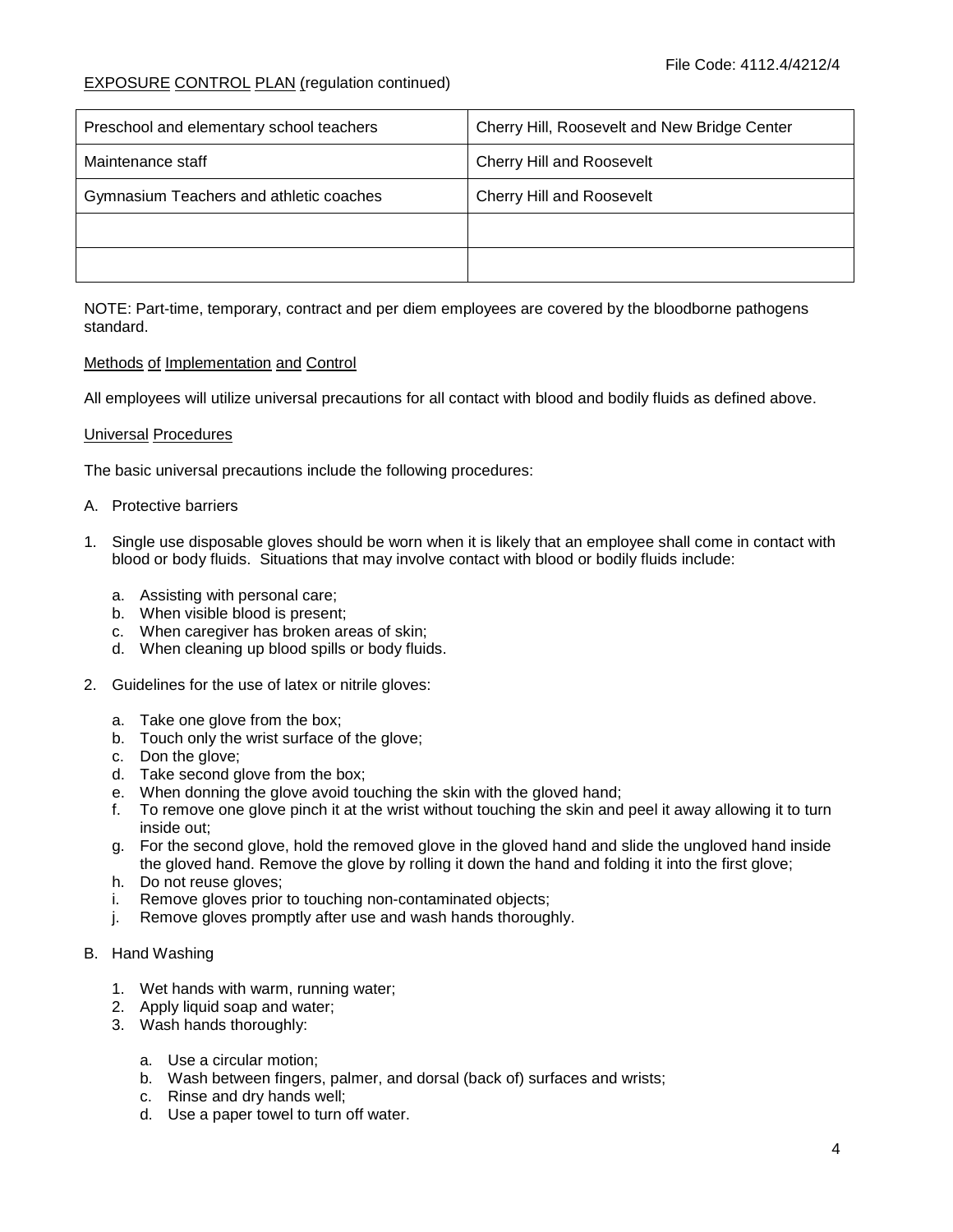- C. Cleanup and Disposal
	- 1. Wear gloves;
	- 2. Mop up spills with paper towels or other absorbent material;
	- 3. Use a solution of 1 part household bleach and 10 parts water or EPA-registered disinfectants (i.e. Maxima 256 made by Brulin or Quat Disinfectant Cleaner made by 3M) and wash area well;
	- 4. Dispose of gloves, soiled towels and other waste in a sealed double plastic bag;
	- 5. Soiled clothing and other personal items shall be placed in a sealed double plastic bag and the parent/guardian shall be notified to collect the clothing or items.

#### Infection Control

- A. All body fluids, including those in which differentiation between body fluid types is difficult or impossible, shall be handled as potentially infectious agents:
	- 1. Body fluids include: blood, semen, drainage from scrapes and cuts, vaginal secretions, saliva, amniotic fluid and any other body fluid visibly contaminated with blood.
	- 2. Feces, nasal secretions, sputum, sweat, tears, urine and vomitus have not been documented in HIV, HBV or HCV transmission unless visibly contaminated with blood.
- B. No student shall be allowed to handle blood, urine, stool or vomitus.
- C. Hands and other skin surfaces shall be washed immediately and thoroughly if contaminated with blood or other body fluid.
	- 1. Splashes to the nose, mouth or other skin areas shall be flushed with water.
	- 2. Splashes to eyes shall be treated by irrigating the eyes with clean water, saline or sterile fluid approved for use in the eyes.
- D. Any articles of clothing, including bibs, smocks and aprons, which have been penetrated by blood or other potentially infectious materials shall be removed as soon as possible and placed into a leak-proof bag or container and be disposed of in accordance with the procedures obtained from the nurse;
- E. Careful hand washing remains the single most important personal hygiene practice to prevent the spread of disease and includes the following steps:
	- 1. Use of an antiseptic soap;
	- 2. Vigorous washing under running water for at least 10 to 15 seconds;
	- 3. Rinsing under running water; and
	- 4. Drying with paper towels.
- F. Gloves shall be worn for touching blood and body fluids, mucous membranes or non-intact skin, for handling items contaminated with blood and body fluids and/or when contact with blood and body fluids is anticipated.
	- 1. Any person with open skin areas, chapped or abraded skin or weeping lesions on their hands shall wear gloves during any contact with students or equipment;
	- 2. The gloves shall be made of vinyl or nitrile;
	- 3. Prior to putting on gloves, a person shall wash his/her hands for at least 15 seconds with soap which is delivered from a dispenser;
	- 4. Gloves are intended for single use only and shall be changed after contact with each student/infant/toddler or with any contaminated material;
	- 5. Gloves shall immediately be discarded if they become torn, punctured or have lost their ability to function as a barrier;
	- 6. Hands shall be washed immediately and thoroughly when gloves are removed;
	- 7. There is no need for double gloving;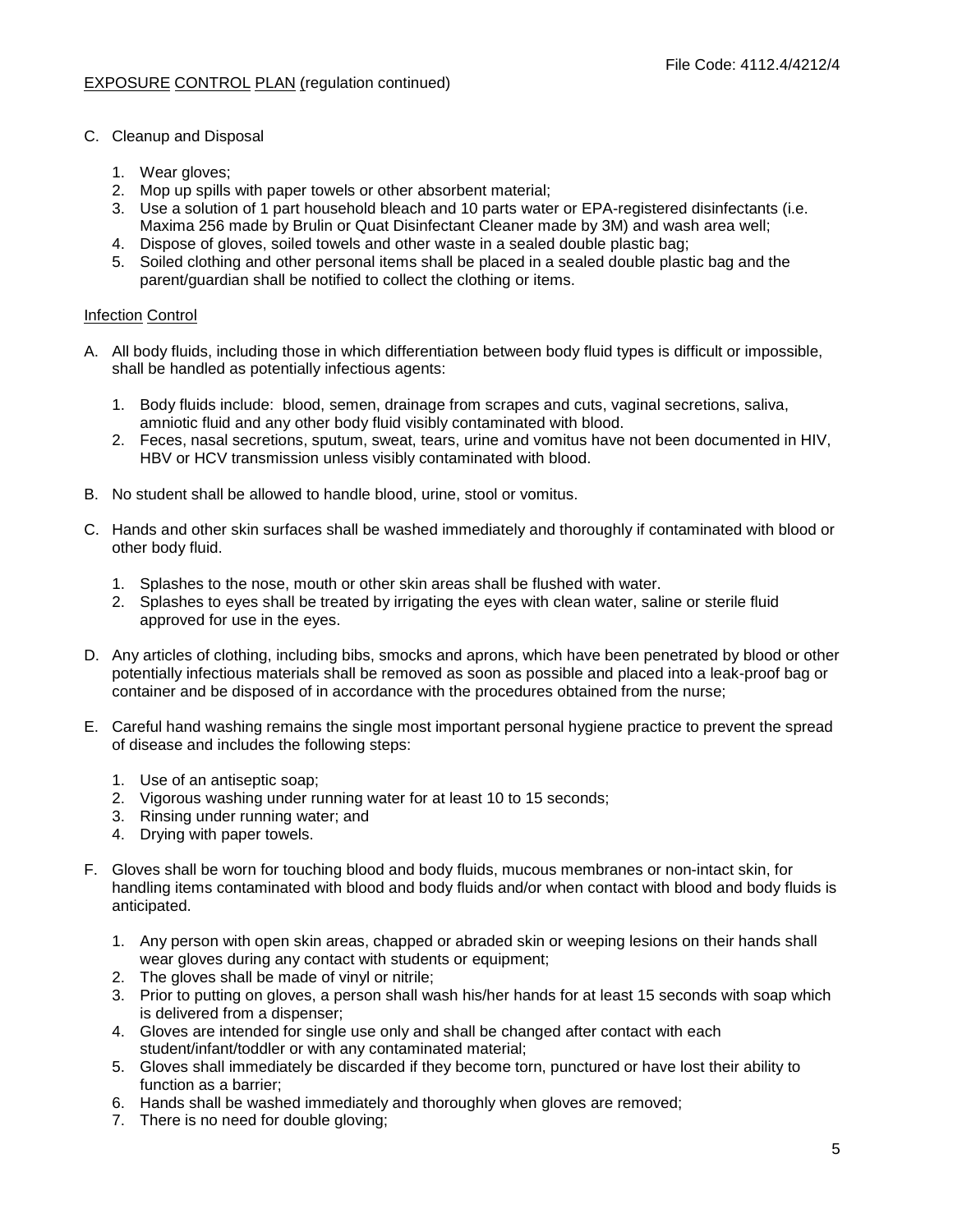- 8. Gloves shall be discarded in a covered, plastic-lined trash receptacle.
- G. During extreme circumstances/major events the school nurse shall be summoned and shall use additional barrier precautions to prevent skin and mucous membrane exposure when contact with blood or other body fluids is anticipated.
- H. The following table identifies activities and contacts which require gloves and/or hand washing. At the discretion of the staff member, gloves may also be used when not required; however, wearing gloves when clearly *not* indicated is disrespectful to the dignity of the students and is strongly discouraged.

| <b>BODY FLUID</b><br>OR CIRCUMSTANCE  | <b>GLOVES</b><br><b>REQUIRED</b> | <b>HANDWASHING</b><br><b>REQUIRED</b> |
|---------------------------------------|----------------------------------|---------------------------------------|
| <b>Blood</b>                          | X                                | X                                     |
| <b>Fluid Containing Blood</b>         | X                                | X                                     |
| Urine                                 | X                                | X                                     |
| Stool with Obvious Blood              | X                                | X                                     |
| Stool                                 | X                                | X                                     |
| Vomitus                               | X                                | X                                     |
| Tears                                 |                                  | X                                     |
| <b>Nasal Secretions</b>               |                                  | X                                     |
| <b>Oral Secretions</b>                | X                                | X                                     |
| Diaper Changing                       | X                                | X                                     |
| <b>Environmental Surface Cleaning</b> | X                                | X                                     |
| <b>Equipment Cleaning</b>             | X                                | X                                     |
| <b>Laundry Sorting</b>                | X                                | X                                     |
| Mucous Membrane Contact               | X                                | X                                     |

- I. The use of syringes, needles or other sharps shall be in accordance with board policy 5141.21 Administration of medication and professional nursing standards. Bending, recapping, shearing or breaking a syringe or needle is prohibited.
- J. In any school which has a student(s) requiring the actual or potential use of a needle or syringe, the school nurse shall implement the process to register as a Medical Waste Generator with the New Jersey Department of Environmental Protection.
- K. The school nurse shall dispose of syringes and needles or any other sharps by placing them in a commercially-made "sharps container" that is rigid, leak-resistant, impervious to moisture, sufficiently strong to prevent tearing or bursting under normal conditions of use and handling, sealable to prevent leakage during transport and puncture-resistant:
	- 1. The container shall be labeled with the word "Biohazard" and the biohazard symbol.
	- 2. The container shall be easily accessible and shall be located in the immediate area where injections are being administered.
	- 3. The container shall be replaced at least annually and shall not be allowed to overfill.
	- 4. The container shall be securely closed, sealed, and labeled prior to its removal from the building.
	- 5. The school nurse shall arrange for the proper disposal of the sharps container.
- L. During school hours, a staff member who utilizes an injection needle/syringe for his/her own medical needs as directed by a physician is responsible for the proper disposal of any used sharps in his/her own personal portable sharps container, which shall be taken home daily by the staff member.
- M. Staff shall use the appropriate mechanical methods such as a dustpan and brush, tongs, a broom, etc. when cleaning up any broken, contaminated glassware. Staff shall never pick up any contaminated broken glass with their hands.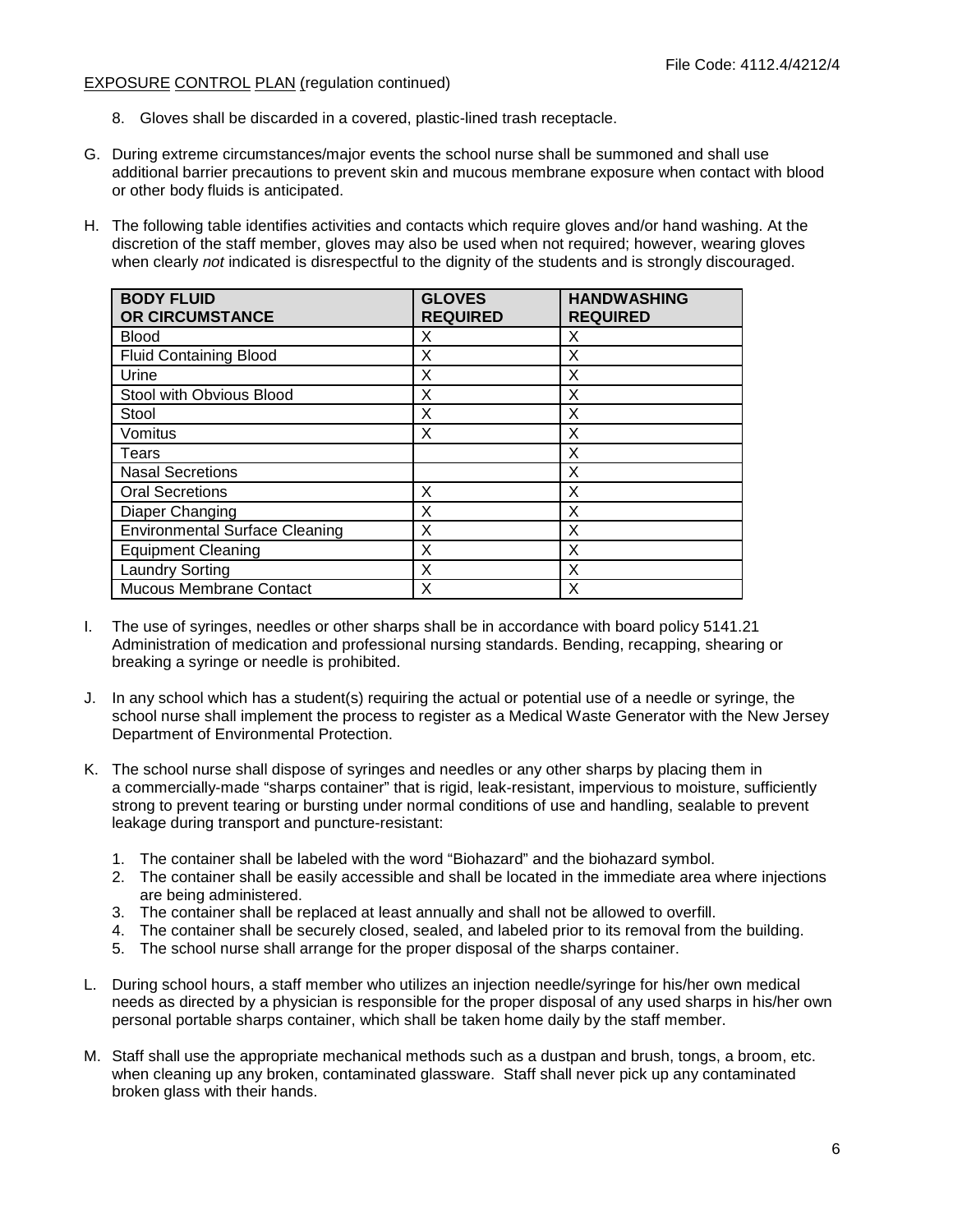# **Disinfecting**

- A. Gloves shall be worn for all of the disinfecting procedures in this section.
- B. The disinfecting procedure involves a three–step process:
	- 1. Visible debris/dirt/soil is first cleaned from a surface area with a disposable towel/cloth/wipe.
	- 2. A disinfectant is applied to the surface.
	- 3. The surface is then allowed to air-dry.
- C. Disposable cleaning materials shall be placed in a plastic bag and then discarded in a covered, plasticlined receptacle.
- D. Any non-disposable cleaning equipment (i.e. mops, brushes, etc.) shall be cleaned, rinsed in disinfectant and allowed to air dry.
- E. Only those disinfecting solutions and/or products specified in this policy shall be used, unless approval is obtained from the supervisor of building and grounds or his or her designee to purchase and utilize a different solution/product.
- F. A disinfecting solution of household bleach and water in a ratio of 2 liquid ounces (one-quarter cup) per gallon shall be used for routine disinfecting on hard surface areas such as table tops and walls.
	- 1. The bleach/water solution shall be prepared each day, because it is unstable.
	- 2. Any unused solution shall be discarded at the end of each day, and the container shall be allowed to air dry.
- G. A disinfecting solution of household bleach and water in a ratio of 12.8 liquid ounces (One and onequarter cups) per gallon shall be used to decontaminate hard surfaces which have been subject to organic spill materials such as blood, body fluids, stool, vomitus, etc.
	- 1. The organic material shall first be removed as thoroughly as possible with disposable towels before the disinfectant is applied.
	- 2. The towels shall be placed in a plastic bag which shall be sealed and discarded.
	- 3. The disinfecting process shall be continued as specified in 2. above.
	- 4. Any unused solution shall be discarded at the end of each day, and the container shall be allowed to air dry.
- H. Disinfecting wipes that do not contain bleach are preferred for sanitizing changing tables, swings, toys and softer surfaces which may quickly break down/be compromised by a bleach/water solution.
	- 1. When a disinfecting wipe is used, the surface area being cleaned must be visibly wet; and
	- 2. The surface must be allowed to air dry for a minimum of four minutes or longer, if specified in the manufacturer's directions.
- I. Several commercially available, EPA-registered disinfectants (i.e. Maxima 256 made by Brulin or Quat Disinfectant Cleaner made by 3M) may also be used.
	- 1. These disinfectant cleaners may be more compatible with some equipment that might be damaged by repeated exposure to bleach solution and may be less irritating to students/staff.
	- 2. Care should be taken to follow the manufacturer's directions.

# Environmental Surfaces

A. Environmental surfaces and equipment contaminated with blood or body fluids, including vomitus, feces, urine or saliva, shall be promptly cleaned as thoroughly as possible with disposable towels and shall then be disinfected by using the 12.8 liquid ounces per gallon bleach/water solution, as noted above or an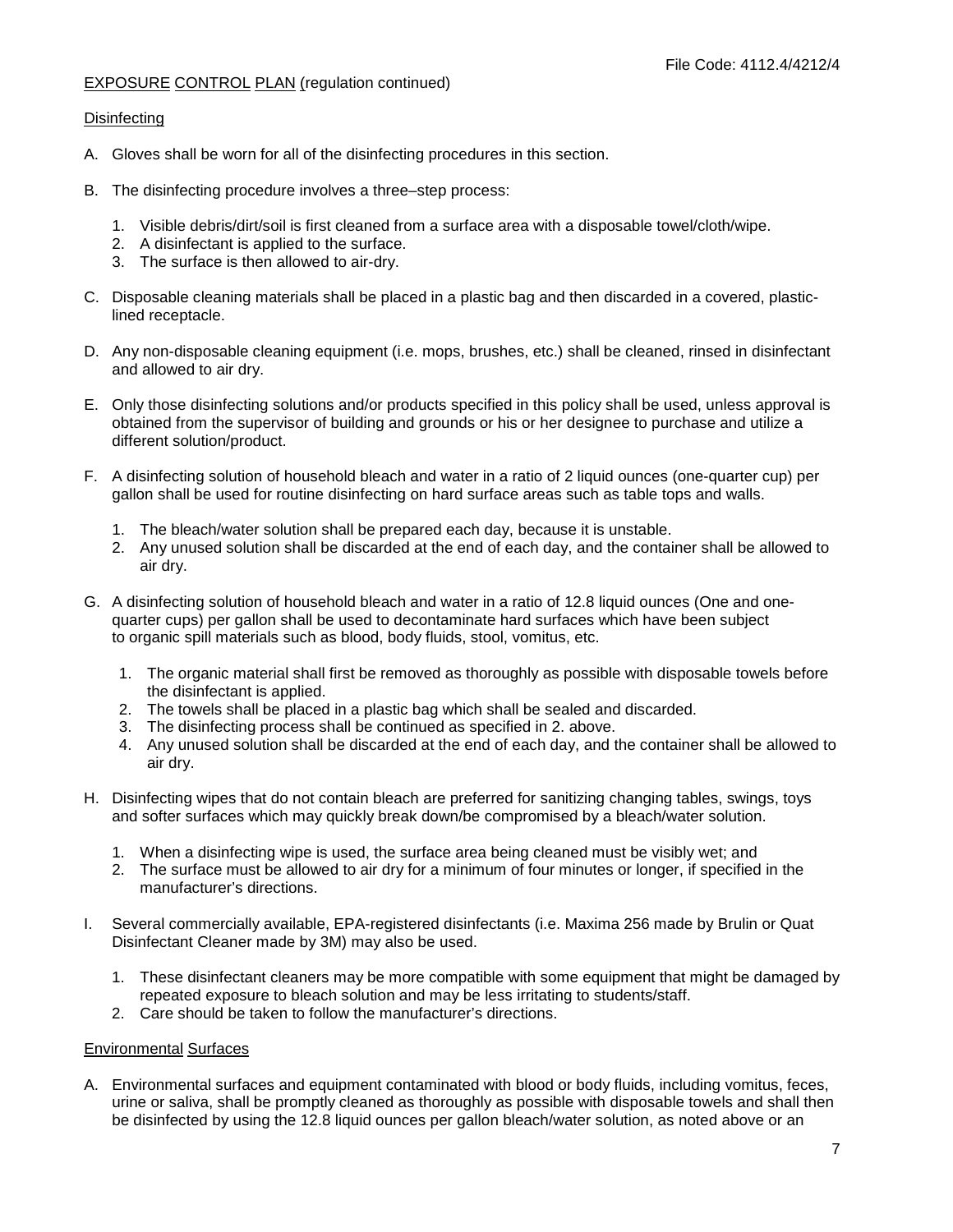EPA-registered disinfectant;

- B. Counter tops, tables, standers, mats and other non-porous equipment shall be cleaned of visible debris and be disinfected between uses. Each day, this equipment shall be washed with detergent and disinfected with the 2 liquid ounces per gallon bleach/water solution or other appropriate EPA-registered disinfectant cleaner;
- C. An EPA-registered disinfectant cleaner shall be used for disinfecting doorknobs, walls, floors and bathroom facilities on a routine basis. The effect of scrubbing to remove debris from these surfaces is as important as the antimicrobial effect of the cleaning agent used:
	- 1. Floors and bathrooms shall be cleaned and disinfected daily;
	- 2. Walls, doorknobs and other common surfaces shall be cleaned and disinfected on a weekly basis at a minimum;
- D. Multiple–use areas (i.e. sinks, counters, cabinets, shelving located within classrooms) shall be maintained in a clean and organized manner:
	- 1. All food and related equipment, serving ware, and utensils shall be stored separately from other items;
	- 2. Counter and sink areas shall be cleaned and disinfected prior to and after food preparation and/or serving;
	- 3. Activities such as eating, drinking, applying cosmetics or lip balm, and handling contact lenses are prohibited in areas of the school where there is potential exposure to bloodborne pathogens (e.g. classroom for students with severe disabilities; nursery; etc.);
- E. Classrooms which have the availability of two sinks shall designate one sink for the purpose of handwashing following all student personal care (i.e. diaper changes, feeding);
- F. Any surfaces on a school bus which are believed to be contaminated with a body fluid shall be cleaned and disinfected with the appropriate solution as soon as possible after the run is completed.

# **Equipment**

A. Care of Small Equipment:

After each use by a student, staff shall clean small equipment such as toys, adaptive devices and other items by doing the following steps:

- 1. Wear gloves;
- 2. Remove visible debris;
- 3. Wash item with soap and water;
- 4. Soak in disinfecting solution for 15 minutes; and
- 5. Air dry.
- B. Care of large equipment, including changing tables:

Staff members shall use a barrier protection (e.g. disposable Chux) to prevent contamination of equipment with saliva, urine, feces, blood or other body fluid. Staff members shall disinfect equipment after each student's or infant's/ toddler's use.

- C. Mats shall be washed with soap and water and rinsed with disinfecting solution at the end of each day or more often, as needed, when they become soiled. Staff members using equipment are responsible for assuring the equipment is ready for the next student's or infant's/ toddler's use;
- D. Reusable receptacles, such as trash pails, bins and cans, that may become contaminated with blood or other potentially infectious materials, shall be cleaned and decontaminated as soon as feasible upon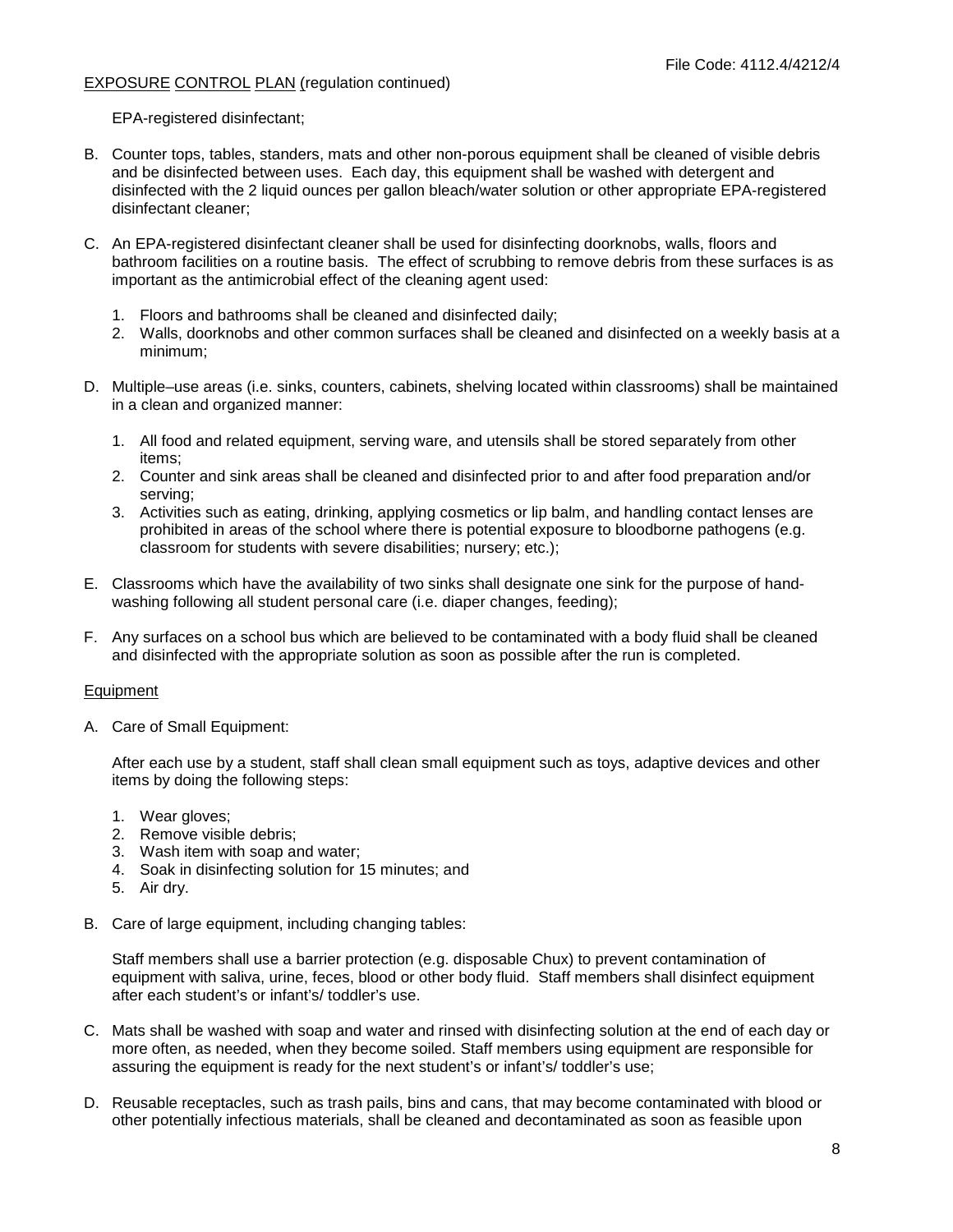detection of the same and, at a minimum, on a weekly basis for basic sanitary purposes;

- E. Suctioning machines shall be cleaned and disinfected after each use, according to the manufacturer's directions;
- F. Suctioning machines and other similar equipment/apparatus shall be protected from contamination by using a protective covering (e.g. plastic wrap or other impervious materials such as Chux), which shall be removed and replaced when they become overly contaminated;
- G. Equipment which is damaged (e.g. broken, cracked) may harbor potentially infectious materials. Staff shall report broken equipment to their supervisor. The supervisor shall determine the disposition of such equipment (i.e. repair, discard).

#### **Diapering**

- A. At all times**,** a sense of privacy shall be maintained;
- B. With each change, a non-porous protective barrier shall be placed between the student or infant/toddler and the changing surface;
- C. Staff members shall wash their hands before changing a diaper;
- D. Staff members shall wear gloves when diapering students;
- E. A student or infant/toddler shall be appropriately cleaned with disposable cleansing pads and rediapered;
- F. Solid stool shall be flushed down the toilet;
- G. Soiled diapers shall be disposed of in a closed container with a plastic liner;
- H. Diapers contaminated with blood, blood in or on stool or menstrual blood shall be placed in a plastic bag and then discarded in a covered, plastic- lined receptacle. Alert the school nurse when unexplained/unusual blood is observed;
- I. Staff members shall wash their hands immediately and thoroughly before and after changing or toileting each student or infant/toddler;
- J. Students shall have their hands washed immediately and thoroughly after changing or toileting;
- K. Potty chairs shall be emptied of urine and feces (flush down toilet), washed and sanitized with either a commercial disinfectant spray or a prepared bleach solution, and then air-dried. The sink and faucet utilized when cleaning and disinfecting a potty chair shall also be immediately washed and disinfected.

#### Feeding

- A. For safety reasons, as well as hygiene, students who are totally dependent for feeding shall be fed individually but should remain in a group setting;
- B. Whenever possible, staff members shall avoid feeding students on carpeted areas;
- C. Staff members shall wash their hands prior to food handling;
	- 1. Students shall wash their hands or have their hands washed prior to eating;
	- 2. Student teachers shall wash their hands and their child's hands prior to feeding their students;
- D. Surface areas, such as table tops, work/feeding areas and counter tops, shall be disinfected prior to meal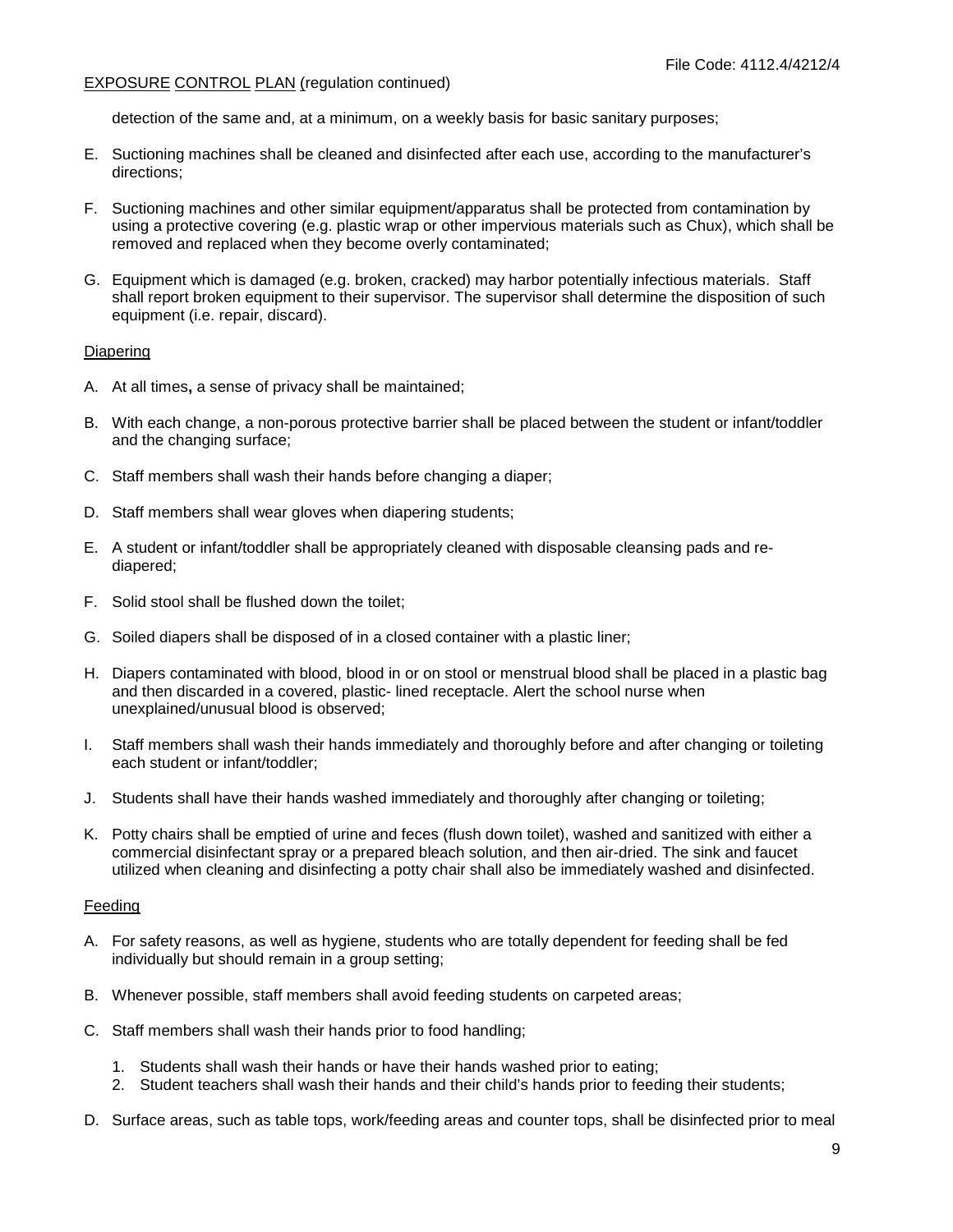service;

- E. Staff members shall wash their hands between feeding individual students;
- F. Gloves shall be worn by staff members for feeding and brushing teeth when students have loose teeth, gums that bleed easily, or mouth lesions;
	- 1. Each student shall have a separate toothbrush labeled with his/her name;
	- 2. Toothbrushes shall be rinsed thoroughly and allowed to air dry;
	- 3. Toothbrushes shall be stored individually to prevent them from touching each other;
- G. When there is an outbreak of contagious gastrointestinal disease, dishes and utensils shall be soaked in a disinfecting solution prior to returning them to the kitchen;
- H. The faces and hands of students shall be washed after meals;
	- 1. A separate cloth shall be used for each student or infant/toddler;
	- 2. The use of disposable cloths is encouraged;
- I. Surface areas, chairs, work/feeding areas and counter tops shall be cleaned and disinfected after meals;
- J. Uneaten food shall be scraped into plastic bags which shall be sealed and placed in a closed container;
- K. Plastic bibs shall be soaked in disinfecting solution for 15 minutes and allowed to air dry, or, when appropriate, sent home. Cloth bibs shall be placed in a closed laundry hamper for laundering or be sent home.

#### **Transportation**

- A. Universal precautions and infection control shall be observed on the school bus during the transportation of students;
- B. All school buses shall carry a supply of disposable gloves and aerosol or spray hand sanitizers/disinfectants which shall be used as needed during transport. Disposable gloves shall be included in each first aid kit;
- C. Any environmental surfaces which are believed to have been contaminated with body fluid during transport shall be sanitized as soon as possible after the run has been completed.

#### Assurances

- A. The principal and/or the school nurse at each district school shall be designated as the exposure control officer and shall provide an annual inservice training to school staff about the principles of infection control and prevention and the proper handling of blood and body fluids which emphasizes the prevention of the spread of HIV, HBV and HCV through the consistent implementation of universal precautions and post-exposure management. Such training shall include the elements contained in the PEOSHA Model Exposure Control Plan, [\(http://www.state.nj.us/health/peosh/documents/bbp.pdf\)](http://www.state.nj.us/health/peosh/documents/bbp.pdf):
	- 1. Newly hired staff shall receive the in-service training at the time of initial assignment.
	- 2. All in-service trainings conducted by the school nurse shall be documented;
		- a. The record of each training shall include the names of the staff who attended the training, the date of the training, the name and qualification of the trainer(s), and the contents of the training session;
		- b. The training rosters shall be reviewed by the OOE Nurse Consultant and shall be maintained for a minimum of three years;
		- c. The hepatitis B vaccination series will be made available at no cost within 10 days of initial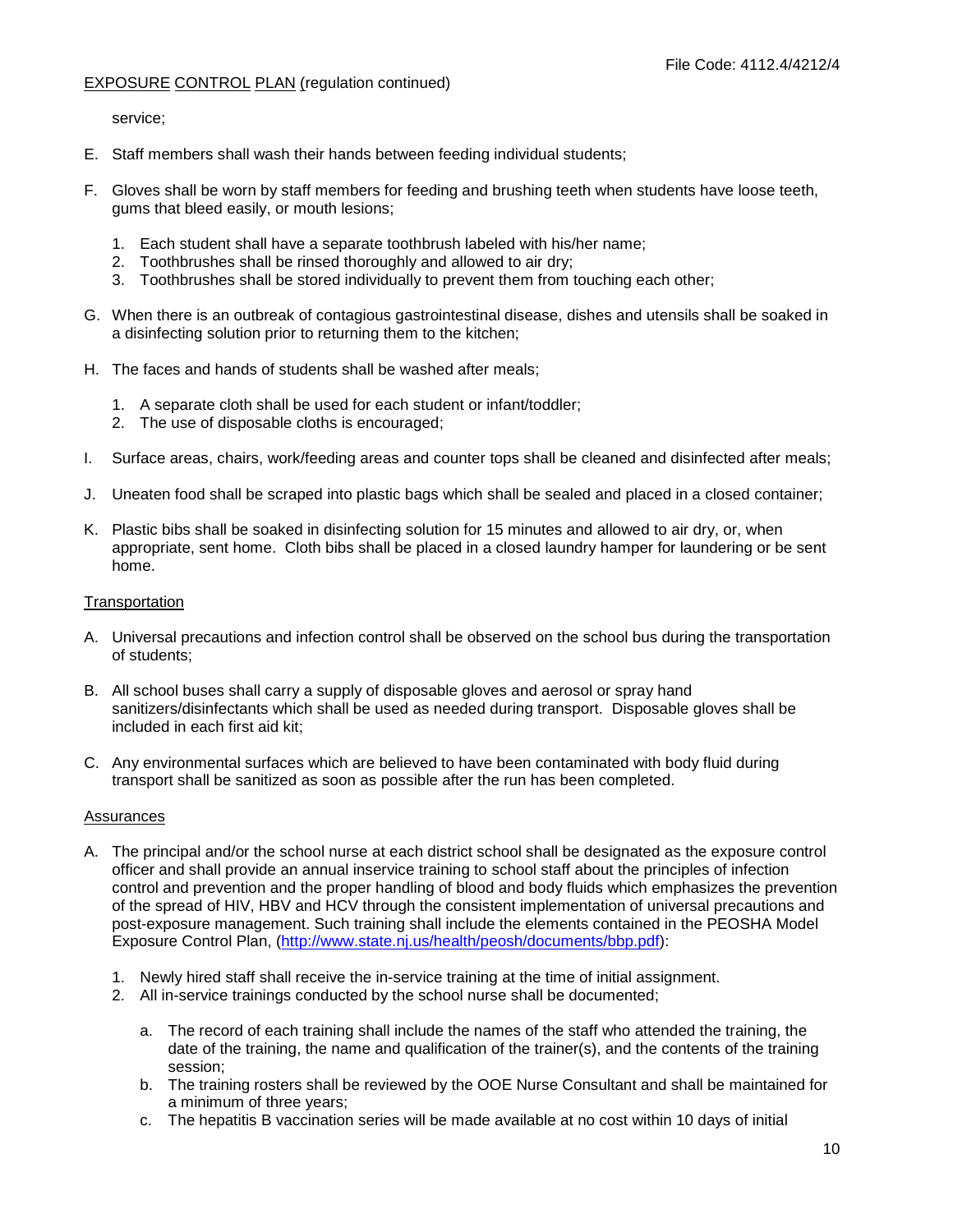assignment of employees who have occupational exposure to blood or other potentially infectious materials. Documentation of administration or refusal shall be maintained pursuant to the PEOSHA Model Exposure Control Plan;

- B. These procedures shall be provided, upon request, to employees, parents and students;
- C. Classrooms shall be supplied with adequate gloves, Chux and disinfecting products;
- D. Staff and students who have open skin or weeping lesions, which cannot be adequately covered with a barrier protection, shall be required to remain at home until the lesion is closed;
- E. Any exclusion of a student from any school of the district shall be based on objective criteria, including, but not limited to, medical or behavioral considerations which may result in an increased risk of transmission of a bloodborne pathogen to others:
	- 1. In instances where the temporary exclusion of a student from school is indicated based upon potential communicable disease, the principal shall ensure the provision of appropriate educational services to the student;
	- 2. Students with chronic infectious diseases whose behavior or physical condition preclude school attendance shall be routinely evaluated to assess the possibility of their return to the classroom;
	- 3. A student who has been excluded from school for medical reasons shall receive home instruction according to board policy (6173 Home Instruction);
	- 4. If a student has been excluded from school due to medical or behavioral considerations which have not been successfully ameliorated, the principal shall convene a meeting of the child study team to try to resolve the issues and attempt to continue the student in the current program;
	- 5. When the continuation of a student in a district school is not feasible, an alternative educational program may be considered according to board policy (6172 Alternative Educational Program);
	- 6. When the temporary or permanent exclusion of an infant/toddler is being considered, the school nurse shall discuss the matter with the appropriate participants to try to resolve the issues and possibly review the options for child care services.

#### Post-Exposure Management

- A. Whenever a student or staff member is believed to have been exposed to blood or other potentially infectious materials, the school nurse shall provide interventions/first aid as appropriate, assuring that the universal precautions procedures for cleansing exposed areas have been implemented;
- B. If a staff person has been exposed to blood or other potentially infectious materials:
	- 1. The Worker's Compensation procedures shall be followed which includes immediately completing and processing an Employer's First Report of Accidental Injury or Occupational Disease form (*see exhibit 1*) and referring the employee to a State-authorized physician for treatment;
	- 2. The staff person shall be advised that he/she is not precluded from consulting with his/her personal health-care provider to determine the appropriate management of the exposure;
	- 3. The principal or designee shall complete the OSHA 300 form, Log of Work-Related Injuries and Illnesses (*see exhibit 2*), within seven calendar days of the occurrence of the event;
- C. If a student has been exposed to blood or other potentially infectious materials, the student's parent/guardian shall be advised to immediately consult the student's personal health-care provider to determine the appropriate management of the exposure;
- D. If the health-care provider of an employee or student who was exposed to blood or other potentially infectious material at school asks the school for information about the student who was the source of the exposure (source person), school staff shall adhere to the following procedures:
	- 1. Since the information is confidential and since the school may not possess comprehensive medical information for the source person, the health-care provider shall be informed that: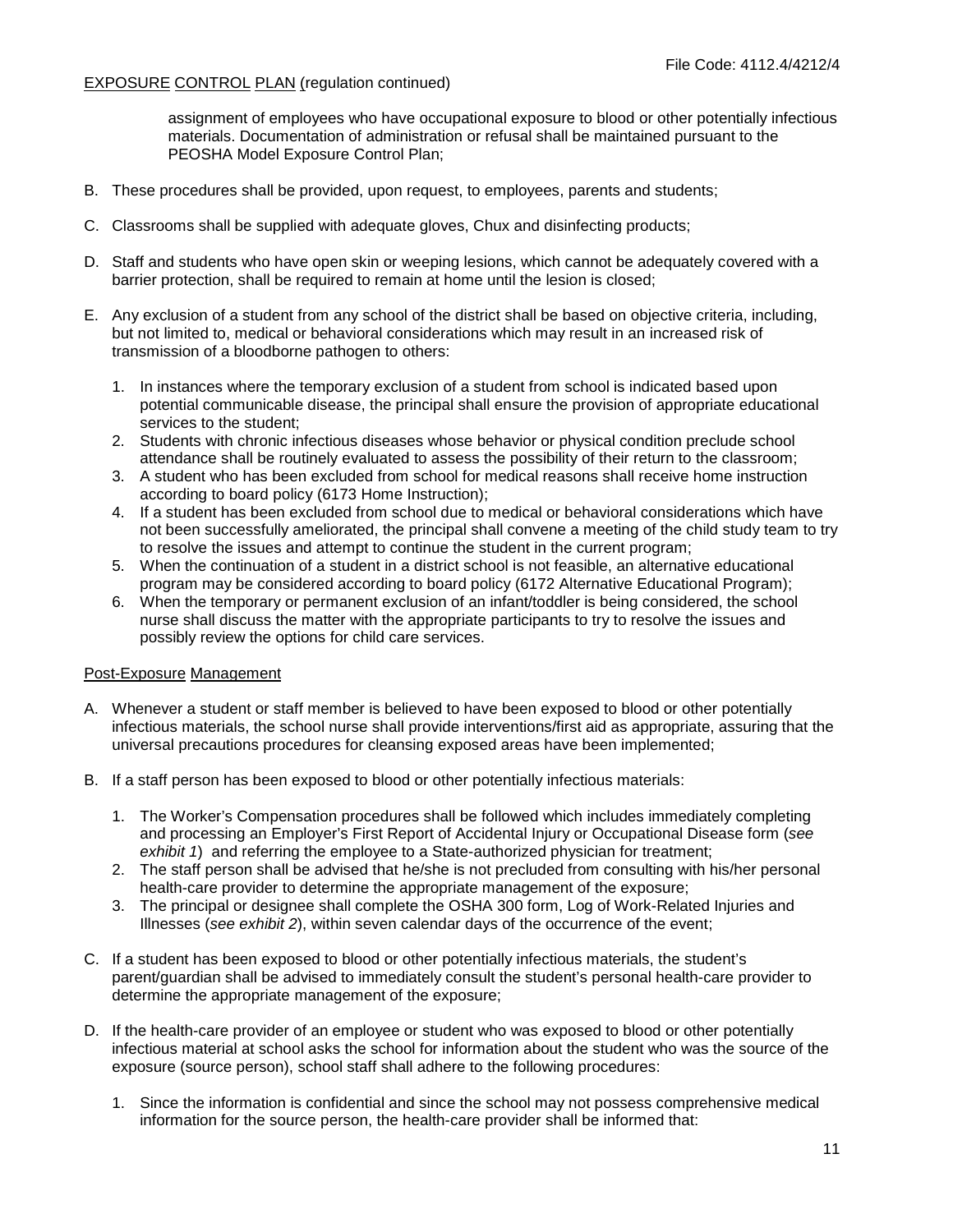- a. The school will request the written consent of the parent/legal guardian to permit the school to release to the health-care provider the name of the student who is the source person and the contact information for the student's parent/legal guardian; and
- b. Upon consent, the health-care provider can then directly contact the source person's parent/legal guardian to request all needed information;
- c. In the event that consent to disclose is not granted, the health-care provider shall be advised and advised to take all reasonable precautions;
- 2. The principal or designee shall contact the parent/legal guardian of the student who was the source of the exposure and explain that:
	- a. A staff person or student was exposed to their child's blood or other body fluid at school;
	- b. The school has received a request for information from that person's health-care provider; and
	- c. The written consent of the student's parent/legal guardian is needed for the school to release their child's name and their contact information to the health-care provider who can then communicate directly with them to obtain the necessary information;
- 3. The principal or designee shall send the Release of Information for Post-Exposure Management form (*see exhibit 3*) to the parent/legal guardian of the student who is the source person;
- 4. When the school receives the completed Release of Information for Post-Exposure Management form signed and dated by the parent /legal guardian, the school nurse or designee shall disclose only the student's name and the name, address and telephone number of the student's parent/legal guardian to the health-care provider;
- 5. The completed Release of Information for Post-Exposure Management form shall be maintained in the individual student record;
- 6. If an employee or the parent/guardian of a student, who was exposed to blood or other potentially infectious materials, asks the school for information about the source person:
	- a. The principal or designee shall not release any information to the employee or the parent/guardian;
	- b. The principal or designee shall request that individual to have the appropriate health-care provider call the school; and
	- c. If the health-care provider submits a request to the school for information, the principal or designee shall proceed in accordance with the above-outlined procedures;
- E. The Exposure Incident Form, as required by OSHA, shall be completed by the school nurse:
	- 1. The exposure incident form shall include:
		- a. The route(s) of exposure and circumstances under which an exposure incident occurred;
		- b. An evaluation of the policies and "failures to control" at the time of the exposure incident;
		- c. The engineering controls in place at the time of the exposure incident;
		- d. The work practices and protective equipment or clothing used at the time of the exposure incident;
	- 2. The Exposure Incident Form shall be provided to the principal and the school nurse and when appropriate the school physician for review and the recommendation of necessary actions;
	- 3. A copy of the Exposure Incident Form and any resulting action report shall be maintained by the school nurse.

#### **REGULATION HISTORY**

| <b>NJSBA Review/Update:</b> | August 2017        |
|-----------------------------|--------------------|
| Readopted:                  | September 26, 2018 |

# **CROSS REFERENCES**